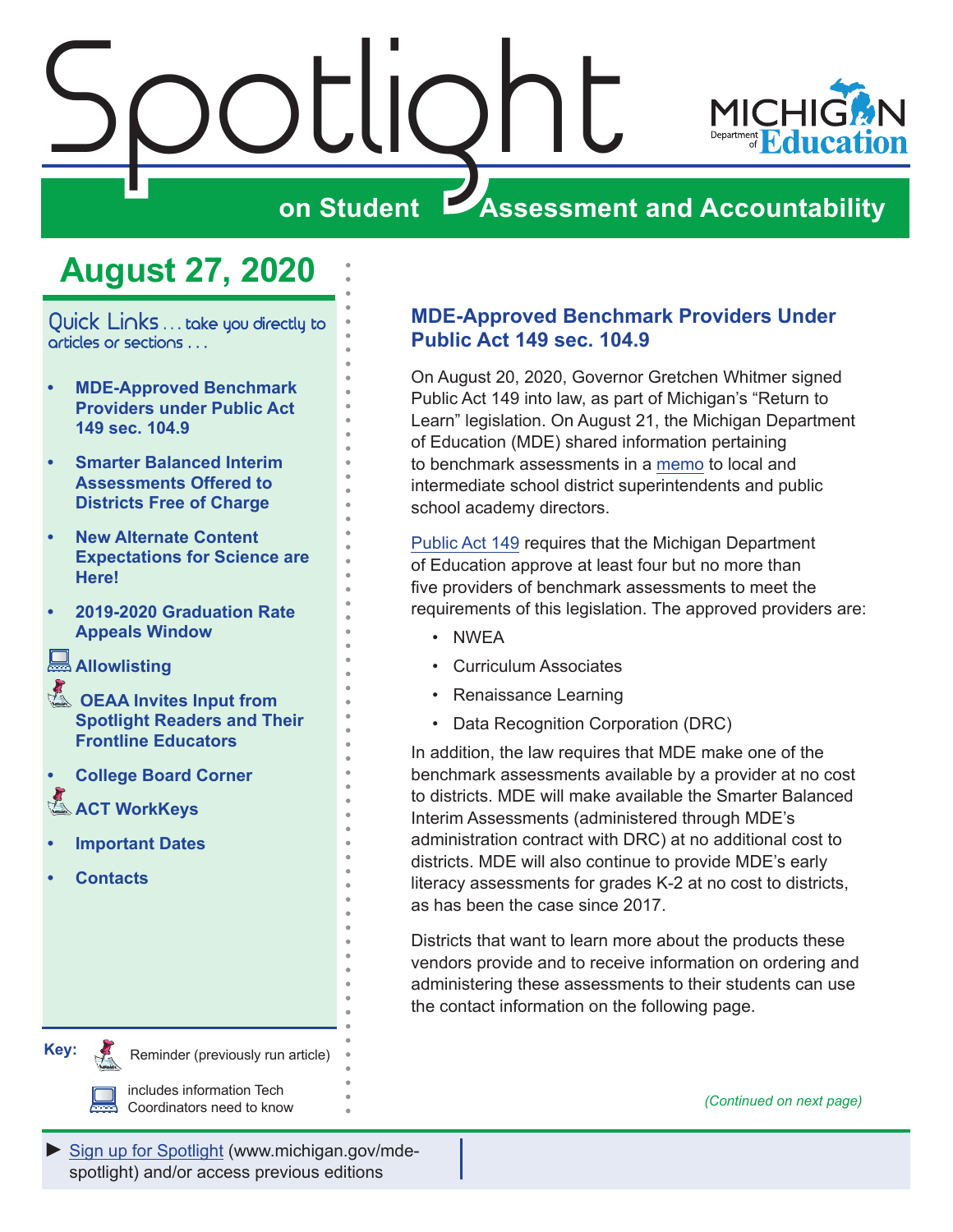| <b>Benchmark</b><br><b>Provider</b> | <b>Contact Information</b>                                                                                                                                                                                                                                           |
|-------------------------------------|----------------------------------------------------------------------------------------------------------------------------------------------------------------------------------------------------------------------------------------------------------------------|
| <b>NWEA</b>                         | michigan@nwea.org                                                                                                                                                                                                                                                    |
| Curriculum<br><b>Associates</b>     | <b>Jeff Tompkins</b><br>313-316-0141<br>Jtompkins@cainc.com<br>(Genesee, Livingston, Macomb,<br>Monroe, Oakland, Washtenaw, and<br>Wayne counties)<br>Vikki Halstead                                                                                                 |
|                                     | 989-577-0305<br>Vhalstead@cainc.com<br>(Rest of State)                                                                                                                                                                                                               |
| Renaissance<br>Learning             | Aaron Hartman<br>586-533-1107<br>Aaron.Hartman@renaissance.com                                                                                                                                                                                                       |
| Data<br>Recognition<br>Corporation  | <b>Smarter Balanced Interim</b><br>Assessments (grades 3-8)<br>877-560-8378 option 2<br>misupport@datarecognitioncorp.com<br><b>Early Literacy and Mathematics</b><br><b>Benchmark Assessments</b><br>(grades K-2)<br>877-560-8378 option 3<br>mde-oeaa@michigan.gov |

<span id="page-1-0"></span>Spotlight

### **Smarter Balanced Interim Assessments Offered to Districts Free of Charge**

Michigan's recently passed "Return to Learn" legislation (Public Act 149 section 104[14]) requires the Michigan Department of Education (MDE) to make a benchmark assessment available at no cost to districts. As announced in the August 20, 2020 [memo](https://www.michigan.gov/documents/mde/Benchmark_Assessments_700077_7.pdf), MDE will make the Smarter Balanced Interim Assessments (administered through MDE's administration contract with Data Recognition Corporation [DRC]) available at no additional cost to districts. MDE will also continue to provide MDE's early literacy assessments for grades K-2 at no cost to districts, as has been the case since 2017.

The Smarter Balanced Assessment System consists of three components: end-of-year summative assessments designed for accountability purposes (M-STEP is based on the Smarter Balanced end-ofyear summative assessments); interim assessments designed to support teaching and learning throughout the year; and a suite of tools and resources (found in the Tools for Teachers website) that support classroom-based formative assessment practices.

### **Interim Assessments**

Smarter Balanced offers different types of interim assessments based on the granularity of the content they assess.

- **Interim Comprehensive Assessments (ICAs)** measure similar content to the summative assessment and may be helpful for determining the knowledge and skills of students who are new to the district or the state.
- **Interim Assessment Blocks (IABs)** are assessments teachers can use throughout the school year to assess smaller bundles of content.

*(Continued on next page)*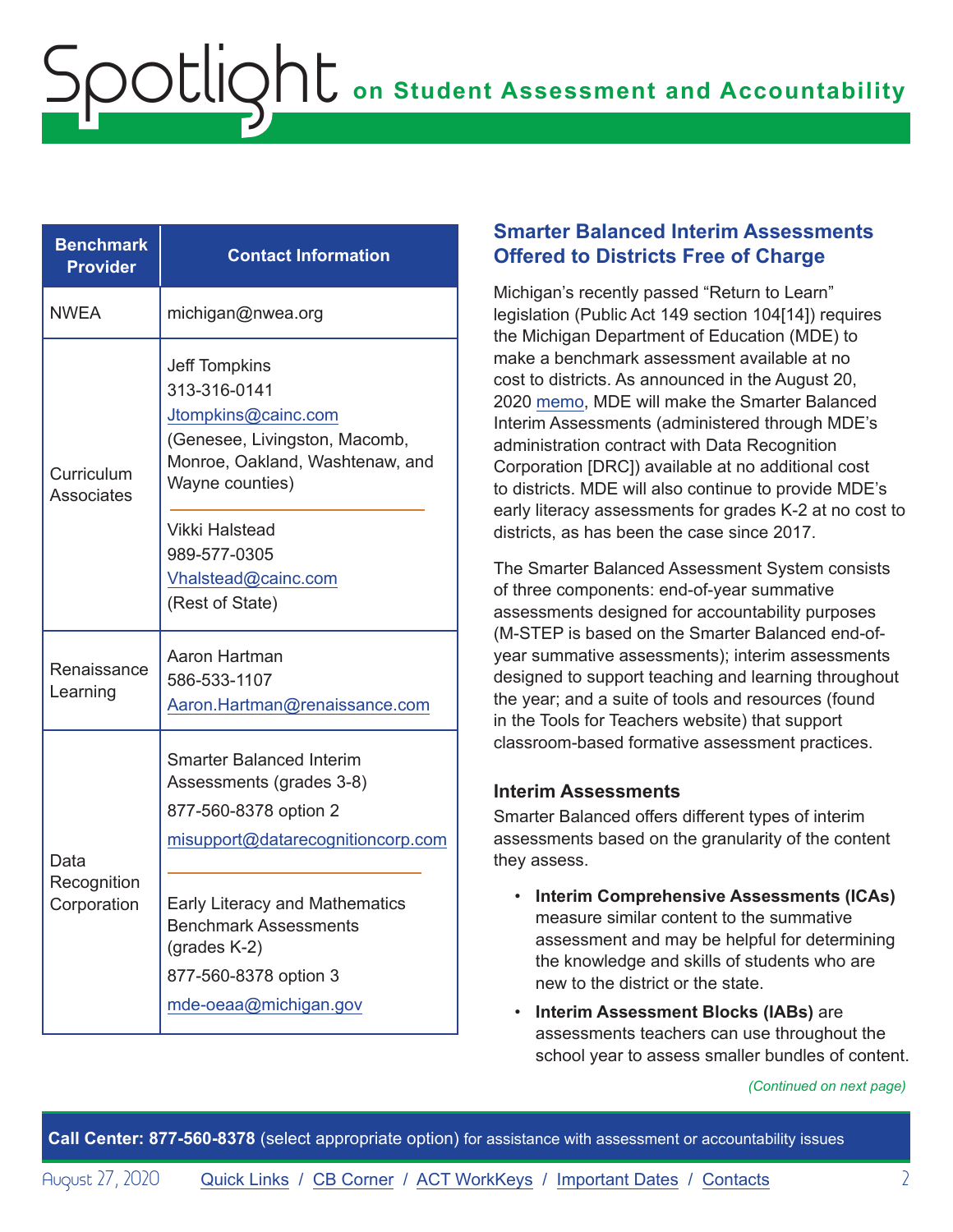<span id="page-2-0"></span>• **Focused IABs** assess no more than three assessment targets to provide educators with a more detailed understanding of student learning.

For more information regarding these assessments, visit the [Smarter Balanced Interim Assessments web](https://www.smarterbalanced.org/assessments/interim-assessments/)  [page](https://www.smarterbalanced.org/assessments/interim-assessments/). There are a number of resources on this page, including an [overview of the interim assessments](https://portal.smarterbalanced.org/library/en/interim-assessments-overview.pdf).

### **Tools for Teachers**

Tools for Teachers is an easy-to-use website that features lessons and activities created by educators to enhance instruction, save time, and prepare students for college or a career.

Next week's Spotlight will feature an article devoted to Tools for Teachers and how educators can connect this valuable resource for the important work they are already performing regularly in their classrooms.

### **Questions?**

You can contact the DRC call center with questions or for support in implementing the interim assessments.

- email: [misupport@datarecognitioncorp.com](mailto:misupport%40datarecognitioncorp.com?subject=)
- telephone: 877-560-8378, option 2

## **New Alternate Content Expectations for Science Are Here!**

New alternate content standards for science have been approved and posted to the [MI-Access web page](http://www.michigan.gov/mi-access) (www.michigan.gov/mi-access). These new alternate content expectations for science replace the 2007 version of the Michigan Extended Benchmarks for Science.

These new alternate content expectations are based on the Michigan K-12 science performance expectations and the Next Generation Science Standards. The new expectations were developed by Michigan educators from both the science discipline and from the special education field. The [Michigan's Alternate Content Expectations for Science:](https://www.michigan.gov/documents/mde/Michigans_Alternate_Content_Expectations_for_Science_Development_Process_and_Structure_700072_7.pdf)  [Development Process and Structure](https://www.michigan.gov/documents/mde/Michigans_Alternate_Content_Expectations_for_Science_Development_Process_and_Structure_700072_7.pdf) document outlines the processed used in the development.

These new alternate content expectations were developed to help teachers guide their students who have the most significant cognitive disabilities in gaining access to and engaging in rich science educational experiences. Teachers are encouraged to start addressing these new alternate content expectations for students with the most significant cognitive disabilities this year. There is a set of expectations for each grade level from kindergarten through fifth grade, and a set for middle school and high school. Each set has a full Michigan range of complexity (high, medium, and low), consistent with the English language arts and mathematics Essential Elements.

These new alternate content expectations will serve as the foundation for the MI-Access assessment in science, which is also designed for students with the most significant cognitive disabilities.

In Spring 2021, as in the past several years, MI-Access will assess science using the 2007 extended benchmarks for science in grades 4, 7 and 11. In 2022, MI-Access science will measure the new alternate content expectations in grades 5, 8 and 11. Both the new alternate expectations for science and the Legacy 2007 science extended benchmarks can be found on the MI-Access web page for [Michigan's Alternate](https://www.michigan.gov/mde/0,4615,7-140-22709_28463-162769--,00.html)  [Content Expectations for Social Studies and Science](https://www.michigan.gov/mde/0,4615,7-140-22709_28463-162769--,00.html).

**Call Center: 877-560-8378** (select appropriate option) for assistance with assessment or accountability issues

August 27, 2020 **[Quick Links](#page-0-0) / [CB Corner](#page-5-1) / [ACT WorkKeys](#page-6-0) / [Important Dates](#page-7-1) / [Contacts](#page-8-1)** 3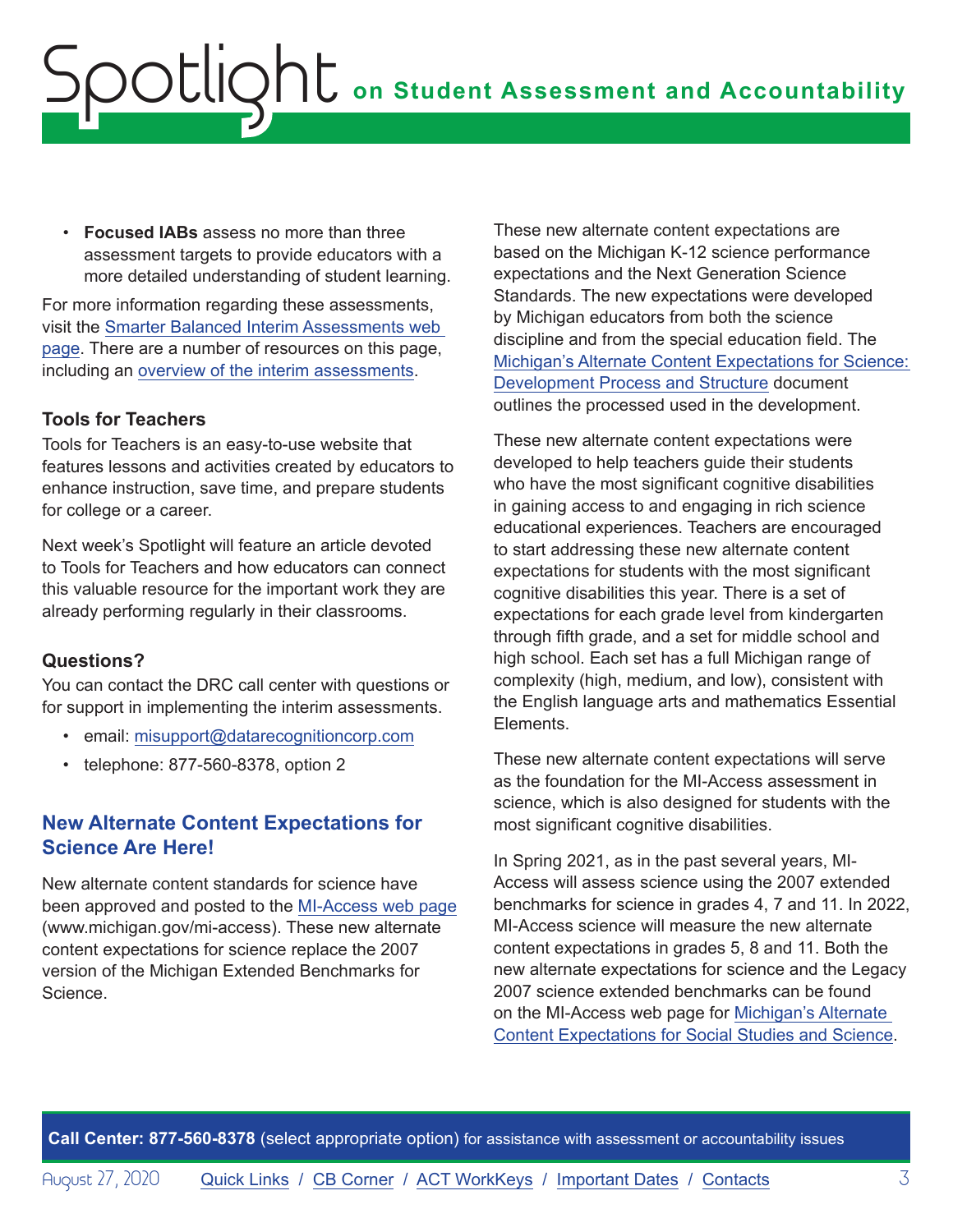## <span id="page-3-0"></span>**2019-2020 Graduation Rate Appeals Window**

The Center for Educational Performance and Information (CEPI) currently has the 2019-2020 Graduation Rate Appeals Window opened in the Michigan Student Data System (MSDS). Appealable Graduation Rates were published in the Graduation and Dropout (GAD) application on August 10, 2020. Communications were sent by CEPI to all schools and districts; however, we want to follow up on that communication to stress the importance of ensuring graduation rate data are carefully reviewed and any necessary corrections are made at this time.

Graduation rates are an important part of accountability calculations, and graduation rate data from the 2019-2020 school year, once finalized (September 10, 2020), cannot be changed. If you have not already done so, take advantage of this opportunity to review and potentially appeal your graduation rate data for the 2019-2020 school year. During the appeals window, you can report end-of-summer graduates, submit cohort year changes, update exit status, and request unique identification code (UIC) linking.

**Graduation rates can be only appealed during the Graduation Rates Appeals window in the MSDS, through September 10, 2020.** 

It is imperative that you review your graduation rate data during the appeals window; these data will impact 2020- 2021 accountability results. While we are fully committed to ensuring

accurate data in graduation rate reporting, we must also meet certain reporting deadlines that do not allow us to change data after the graduation rate appeals window has closed. Take this time to review these data, to ensure your school and district graduation rates are accurate.

For the most up-to-date information on the appeals window, visit the [CEPI MSDS Graduation and Dropout](https://www.michigan.gov/cepi/0,1607,7-113-986_50502_56418---,00.html)  [Information web page.](https://www.michigan.gov/cepi/0,1607,7-113-986_50502_56418---,00.html) This web page includes numerous user support materials, including a user guide, frequently asked questions, and a summary of district action needed. If you have any questions, send an email to CEPI customer support at [CEPI@](mailto:CEPI%40michigan.gov?subject=) [michigan.gov](mailto:CEPI%40michigan.gov?subject=). Provide your name, telephone number (including area code and extension), and school/ district name along with your message.

## **Allowlisting**

When testing online, your firewall or content filters could stop the flow of testing data. To prevent this, you can either allow INSIGHT traffic to bypass the firewall filters or allowlist (whitelist) the addresses INSIGHT is trying to reach. If you have multiple layers of protection, it is important to remember to update the allowlist on all of them.

The following list covers WIDA, M-STEP, MI-Access, and Early Literacy and Mathematics Benchmark testing with a port/protocol of 80/http and 443/https for all:

**https://east-1-drc-wbte-prod-wida.s3.amazonaws.com https://east-2-drc-wbte-prod-wida.s3.amazonaws.com https://east-1-drc-wbte-prod-mi.s3.amazonaws.com https://east-2-drc-wbte-prod-mi.s3.amazonaws.com https://drc-wbte-prod.s3.amazonaws.com https://wida-te.drcedirect.com https://mi-te.drcedirect.com** https://drc-centraloffice.com https://mi-insight-client.drcedirect.com

*(Continued on next page)*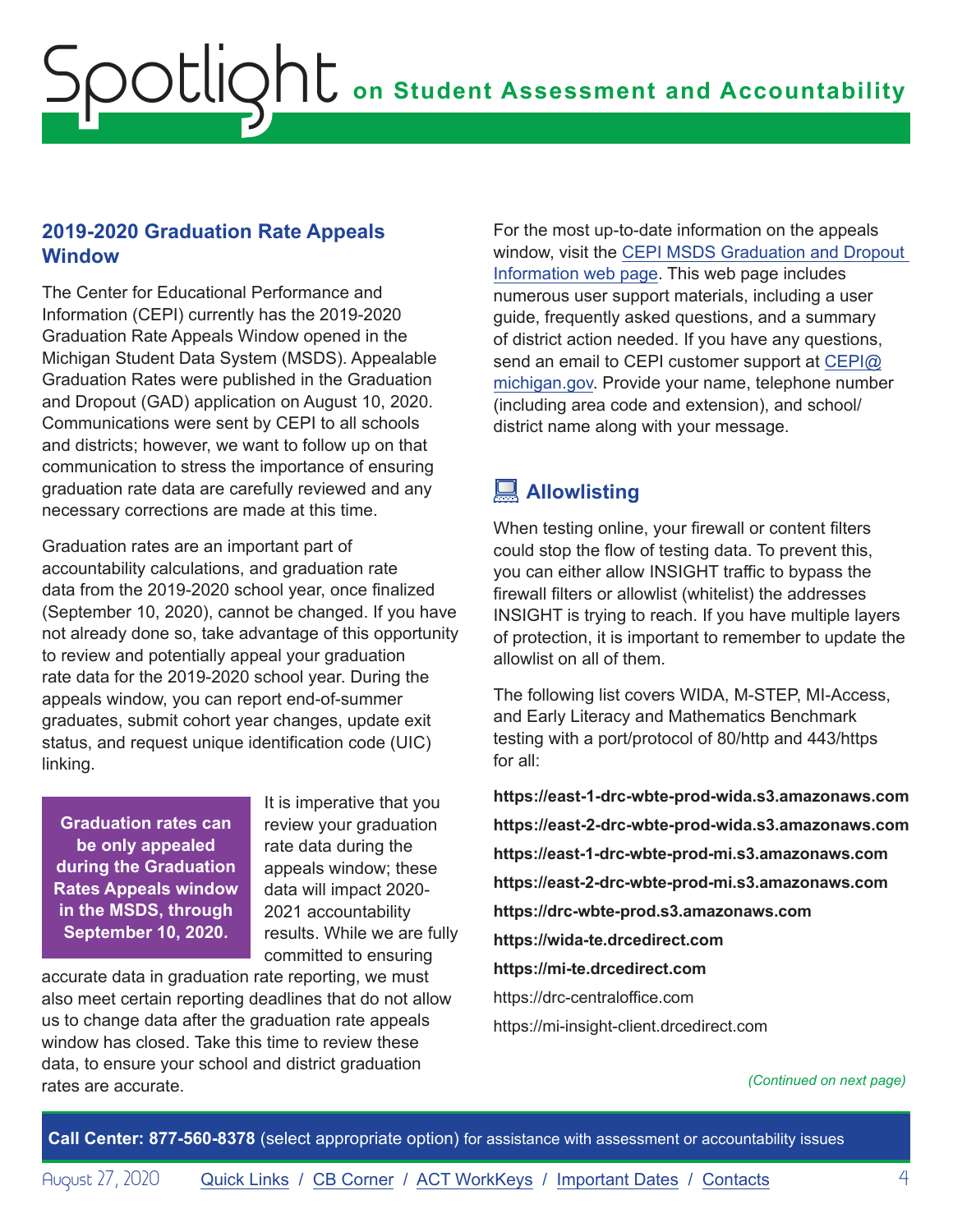## <span id="page-4-0"></span>**on Student Assessment and Accountability** ootlic

https://mi-insight.drcedirect.com

- https://mi.drcedirect.com
- https://www.drcedirect.com
- https://wbte.drcedirect.com
- https://dtk.drcedirect.com
- https://api-gateway-cloud.drcedirect.com
- https://api-gateway.drcedirect.com
- https://cdn-content-prod.drcedirect.com
- https://cdn-download-prod.drcedirect.com
- https://drc-wbte-prod.s3.amazonaws.com
- https://wida.drcedirect.com
- https://wida-insight.drcedirect.com
- https://wida-insight client.drcedirect.com
- https://www.wida-ams.us

The bolded entries at the top are new this year. If you can allowlist wildcard addresses, DRC recommends you allowlist https://\*.drcedirect.com.

## **A** OEAA Invites Input from Spotlight **Readers and Their Frontline Educators**

The Office of Educational Assessment and Accountability (OEAA) invites you to be a part of our communication and guidance efforts for 2020-21. OEAA is inviting input as to the assessment information you would find most relevant and practical in this year's teaching and learning reality. We invite Spotlight readers to:

- reflect on what you value and know about assessment
- reflect on what new information, tools, and strategies you and your staff need
- complete our short, 3-question survey through the link below by midnight on **August 30, 2020**
- share the survey link with staff/colleagues who might want to share ideas

Watch future Spotlight issues for more information from OEAA about new communication efforts and support opportunities.

S[urvey](https://www.surveymonkey.com/r/N726C5T) (https://www.surveymonkey.com/r/N726C5T)

You can provide feedback up until midnight on **August 30, 2020**.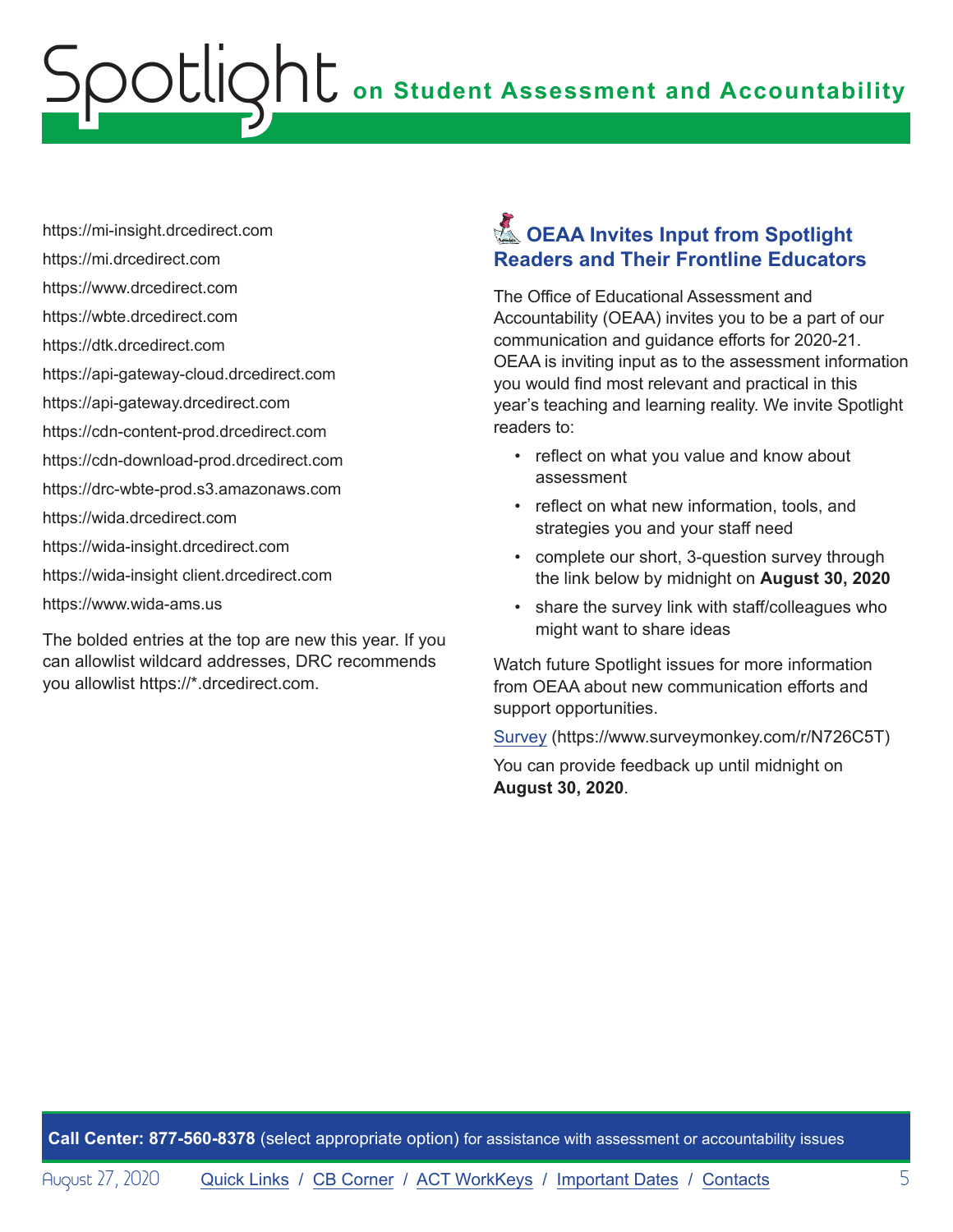## <span id="page-5-1"></span><span id="page-5-0"></span>College Board Corner

*Information on SAT*®*, PSAT*™ *8/9, and PSAT*™*10 provided by the College Board*

### **Upcoming Deadline: September 16, 2020**

- ordering standard and accommodated test materials for the October 14 SAT with Essay, PSAT/NMSQT, and PSAT 8/9
- requesting ancillary materials for off-site testing for all fall tests—see the [August 6 Spotlight](https://www.michigan.gov/documents/mde/Spotlight_8-6-20_698659_7.pdf) for more information

### **September 23 SAT with Essay**

The deadline to order materials for the SAT with Essay for the September 23, 2020 administration has passed and orders cannot be placed in the test ordering site. If you would like to administer on this date but did not place an order, call the Michigan Educator Hotline (866-870-3127) as soon as possible to determine if an order can be placed.

### **Winter PSAT/NMSQT**

- College Board has announced that there will be an additional administration of the PSAT/ NMSQT on **January 26, 2021**.
- Ordering for this administration in the College Board test ordering site will not be available until October.
- The Michigan Department of Education (MDE) **will** provide this administration to students in Grades 10 or 11 who did not test in October.

## **Check Your Address**

Be sure to double-check your address in the test ordering site for accuracy. Addresses in the test ordering site are not taken from EEM (Educational Entity Master) as they will be for spring testing. To find your school's address, log into the test ordering site, click on your **School Name**, and then select **View Profile**.

If your address is incorrect, contact ETS Code Control by calling 609-771-7091, or email [codecontrol@ets.org](mailto:codecontrol%40ets.org?subject=) as soon as possible.



## **Check Your PSAT/NMSQT and PSAT 8/9 Orders**

MDE is providing only the PSAT 8/9 for Grade 9 and the PSAT/NMSQT for Grades 10 and 11. Schools may order for other grades but are responsible for paying for any tests administered to these students. Update any orders by **September 16, 2020**, as needed.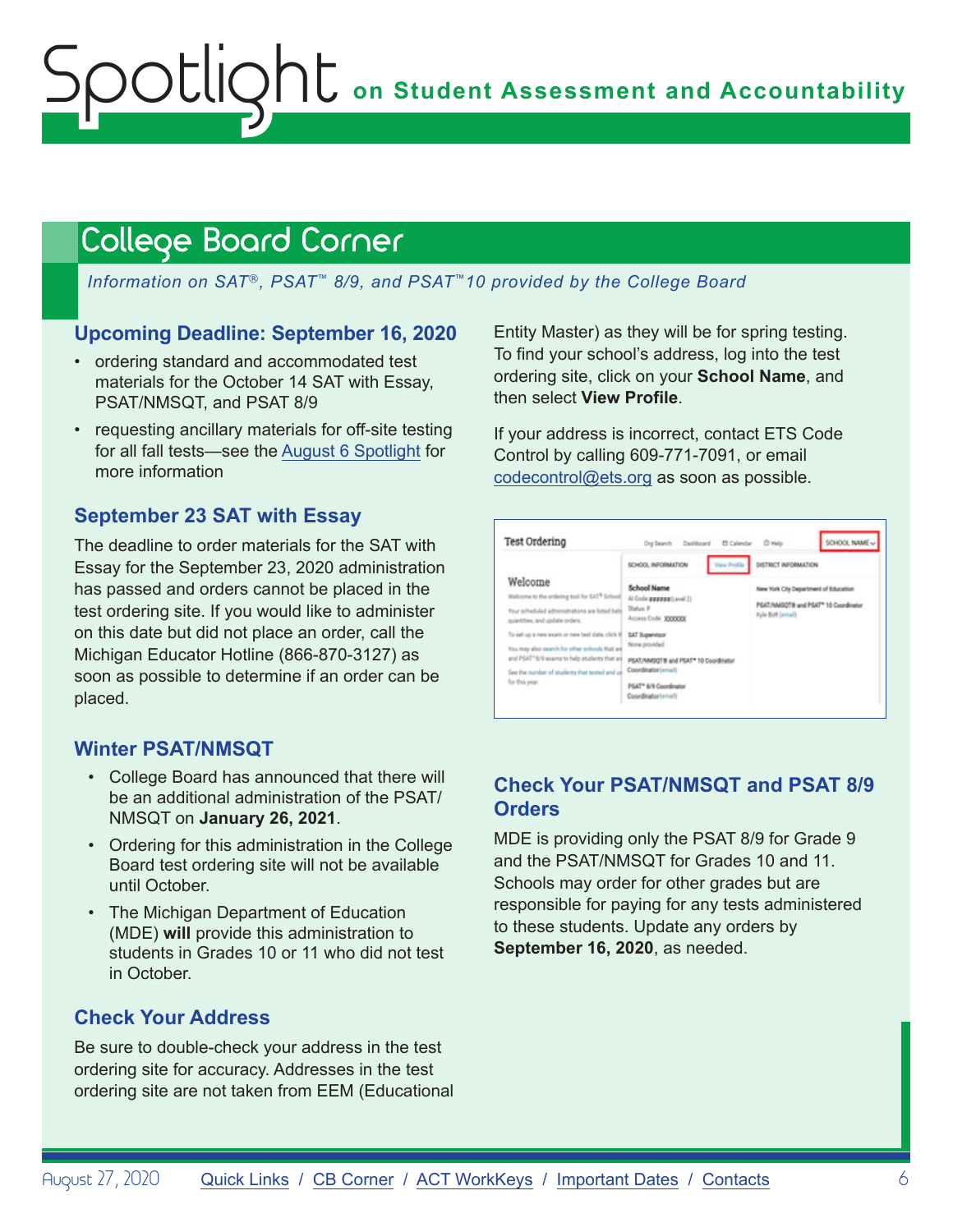## <span id="page-6-0"></span>**on Student Assessment and Accountability** Spotlight

**ACT** 

## Information on ACT<sup>®</sup> WorkKeys<sup>®</sup> provided by the ACT.

**A** If you still have WorkKeys test materials in your school, refer to the [June 11, 2020 Spotlight on](https://www.michigan.gov/documents/mde/Spotlight_6-11-20_693650_7.pdf)  [Student Assessment and Accountability Newsletter](https://www.michigan.gov/documents/mde/Spotlight_6-11-20_693650_7.pdf) (www.michigan.gov/mde-spotlight) for information about packing the test materials for return to ACT.

After packing the materials, contact ACT and we will schedule a pickup for you. You may contact us by using either the [Contact Us web page](http://www.act.org/aap/state/contact.html) (www.act. org/aap/state/contact.html) or by calling 800-553- 6244, extension 2800, between 9:30 a.m. – 6:00 p.m. ET.

Provide the following information:

- Number of boxes
- School hours
- Where to pick up at your school

**Reminder:** All secure test materials, including prepared student answer documents and test

booklets, must be stored in a secure location until the WorkKeys Test Coordinator can return the WorkKeys materials to ACT.

We appreciate your prompt attention. The deadline to return your outstanding test materials is **August 28, 2020**.

## **Contacting ACT**

If you have questions, you may:

- 1. contact ACT via the [Contact Us web page](http://www.act.org/aap/state/contact.html) ([www.act.org/aap/state/contact.html](https://www.act.org/aap/state/contact.html))
- 2. call ACT at 800-553-6244 between 9:30 a.m. – 6:00 p.m. ET
	- standard time: ext. 2800
	- accommodations: ext.1788
- 3. email accommodations questions to [ACTStateAccoms@act.org](mailto:ACTStateAccoms%40act.org?subject=)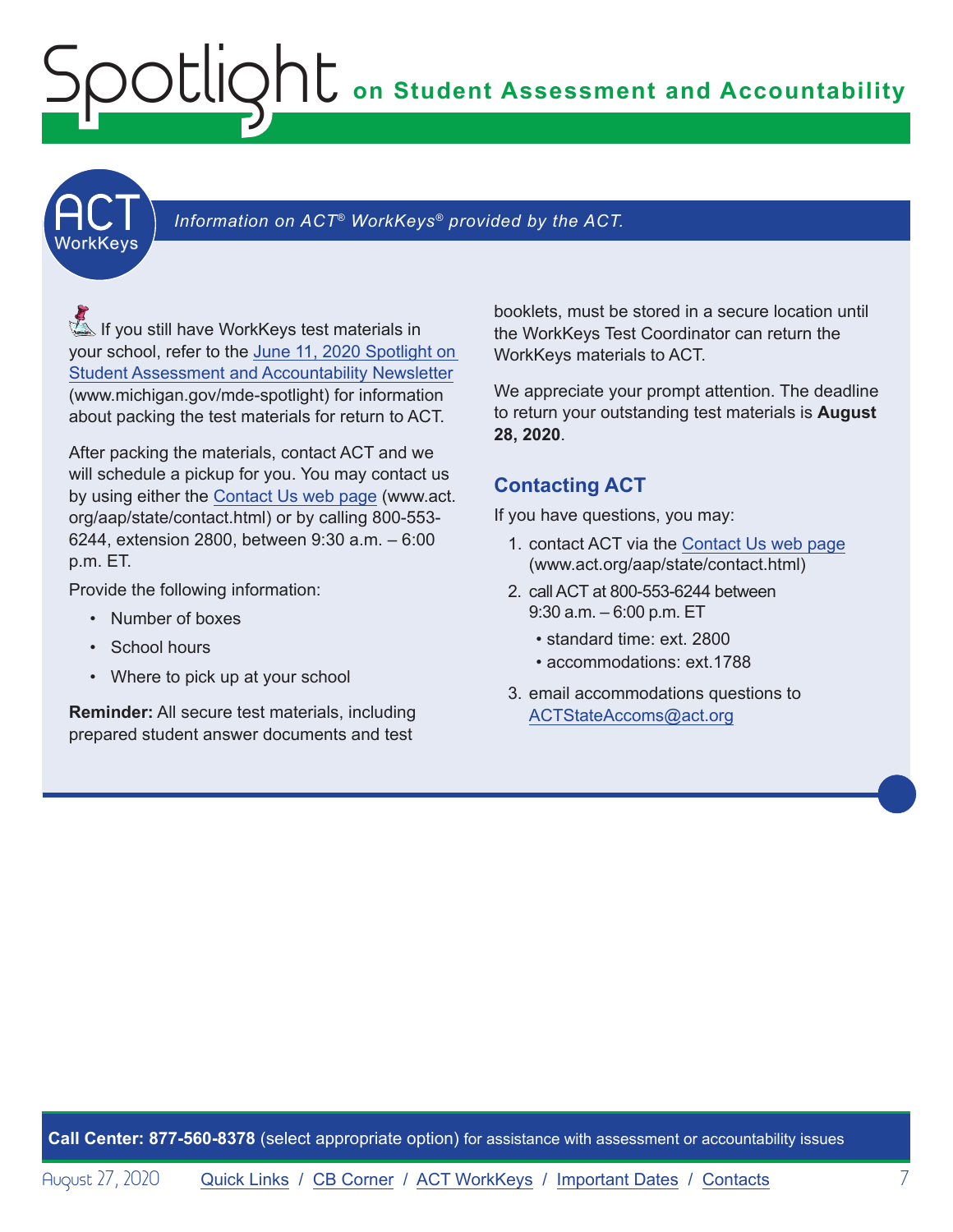## <span id="page-7-0"></span>**on Student Assessment and Accountability** potlic

# <span id="page-7-1"></span>**Important Dates**

## **Approaching Deadlines!**

#### **Friday, August 28, 2020**

• **DEADLINE** for returning **ACT WorkKeys** test materials from Spring 2020 administration

## **August 2020**

## **SAT and PSAT**

#### **Now – September 16, 2020**

- Materials Ordering window for standard and nonstandard materials for:
	- » **SAT with Essay** (for October 14 Primary test date and for the Accommodations window)
	- » **PSAT NMSQT** (for October 14 and October 29 Primary test dates)
	- » **PSAT 8/9** (Primary test date window and Accommodations test window)

## **Early Literacy and Mathematics**

#### **Now – October 1, 2020**

• Pre-Identification of students in the OEAA Secure Site for **Early Literacy and Mathematics Benchmark Assessments (K-2)**

### **August 31 – October 2, 2020**

• **Early Literacy and Mathematics Benchmark Assessments (K-2)** Fall 2020 testing window

## **September/October 2020**

## **SAT with Essay**

#### **September 23, 2020**

• Fall 2020 administration date

#### **October 14, 2020**

• Fall 2020 administration date

#### **October 27, 2020**

• Fall 2020 makeup administration (This makeup date can also be used as a third administration date.)

## **PSAT 8/9**

#### **September 21 – October 29, 2020**

• Fall 2020 administration window (Pick one primary administration date, and complete all makeups within two weeks of the primary administration date.)

## **PSAT/NMSQT**

#### **October 14, 2020**

• Fall 2020 administration date

#### **October 29, 2020**

• Fall 2020 administration date

**Call Center: 877-560-8378** (select appropriate option) for assistance with assessment or accountability issues

August 27, 2020 **[Quick Links](#page-0-0) / [CB Corner](#page-5-1) / [ACT WorkKeys](#page-6-0) / [Important Dates](#page-7-1) / [Contacts](#page-8-1)** 8